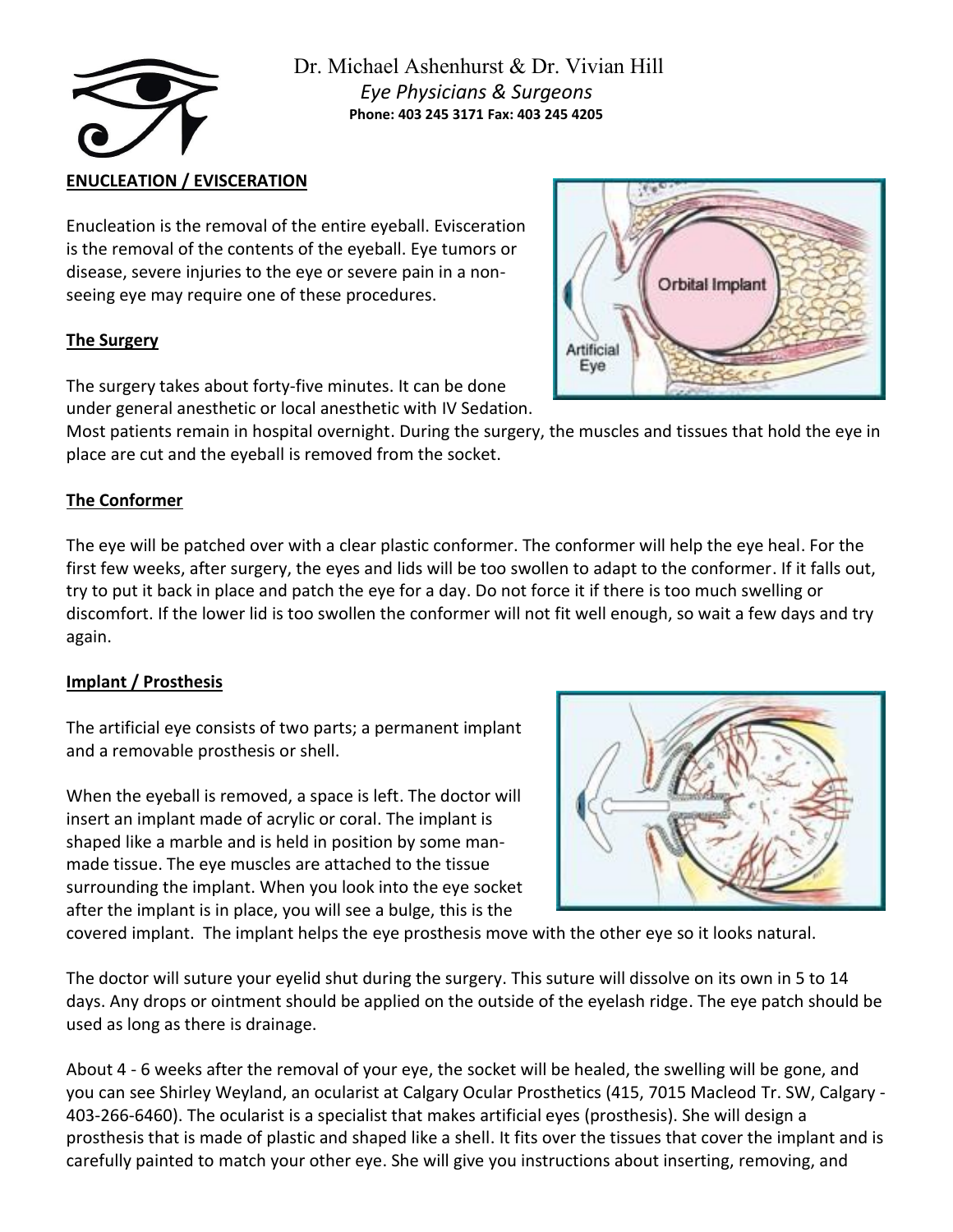cleaning of the prosthesis. The appointment starts at 9:00am - you will be back and forth several times throughout the day.

Call their office and arrange for this appointment. Once you have your follow up with Shirley scheduled, please call our office at 403 245 3171 to book your follow up with Dr. Ashenhurst.

## **Pre-Operative Instructions:**

- ❖ Make sure that your blood work has been completed at least 3 weeks before your surgery or as otherwise indicated by the office. Patients who have not completed their blood work could have their surgery cancelled. The blood work requisition is attached to the back of the paperwork. You do not need to fast for these blood tests.
- ❖ You should not drive to or from your surgery. Bring a friend or relative with you or take a taxi.
- ❖ Blood thinners (**ASA**, **Warfarin**, **Pradaxa**, **Xarelto**) are usually discontinued 1 week prior to surgery please contact your prescribing doctor to make a specialized plan for you. Other blood thinners such as **Vitamin E, Ginko Biloba, ginger**, **garlic**, **Advil, Motrin, Naproxen,** and **green tea** need to be discontinued a week prior to surgery.
- ❖ DO continue taking all of your regular medications, especially blood pressure medications.
- ❖ Please do not wear any eye make-up the day of your surgery.

### **Post-Operative Instructions:**

- ❖ Ice (or frozen peas) 10 minutes on and 10 minutes off. Continue for two days, while you are awake.
- ❖ Elevate the head (for night time sleeping) with an extra pillow or sleep in an easy chair. The ice and the elevation will help to reduce swelling.
- ❖ Use Tobradex ointment on lashes with every dressing change
- $\dots$  Keep the eye patched for as long as there is drainage and change the patch regularly
- $\dots$  If there is discharge, the eye must remain patched. This minimal discharge could last for 4 6 weeks.
- ❖ You can take Motrin and Advil alternating for pain. Dosage as per manufacturer's instructions.
- ❖ After a few days you can use warm compresses, if you want, for comfort.
- ❖ Continue to use any prescribed drops or ointments given by the office.
- ❖ Your eyelids will **NOT** open for 3-4 days this is normal.
- ❖ **Smoking causes poor healing and should be avoided.**

### **What IS Normal After The Surgery:**

- ❖ Nausea, pain, and swelling can be quite severe. Strong painkillers and Gravol are usually needed.
- ❖ You may experience some bleeding for the first few days.
- ❖ The swelling could last for four to six weeks.

### **What IS NOT Normal After the Surgery:**

- ❖ Any indications of infection or fever should be reported to the office at 403-245-3171.
- ❖ Loss of vision in the other eye

# **Peg Drilling Procedure**

The peg drilling is a separate procedure that not all patients require, but can be booked down the road to improve mobility and support of the implant. A wax template must be made prior to the Peg Drilling. During